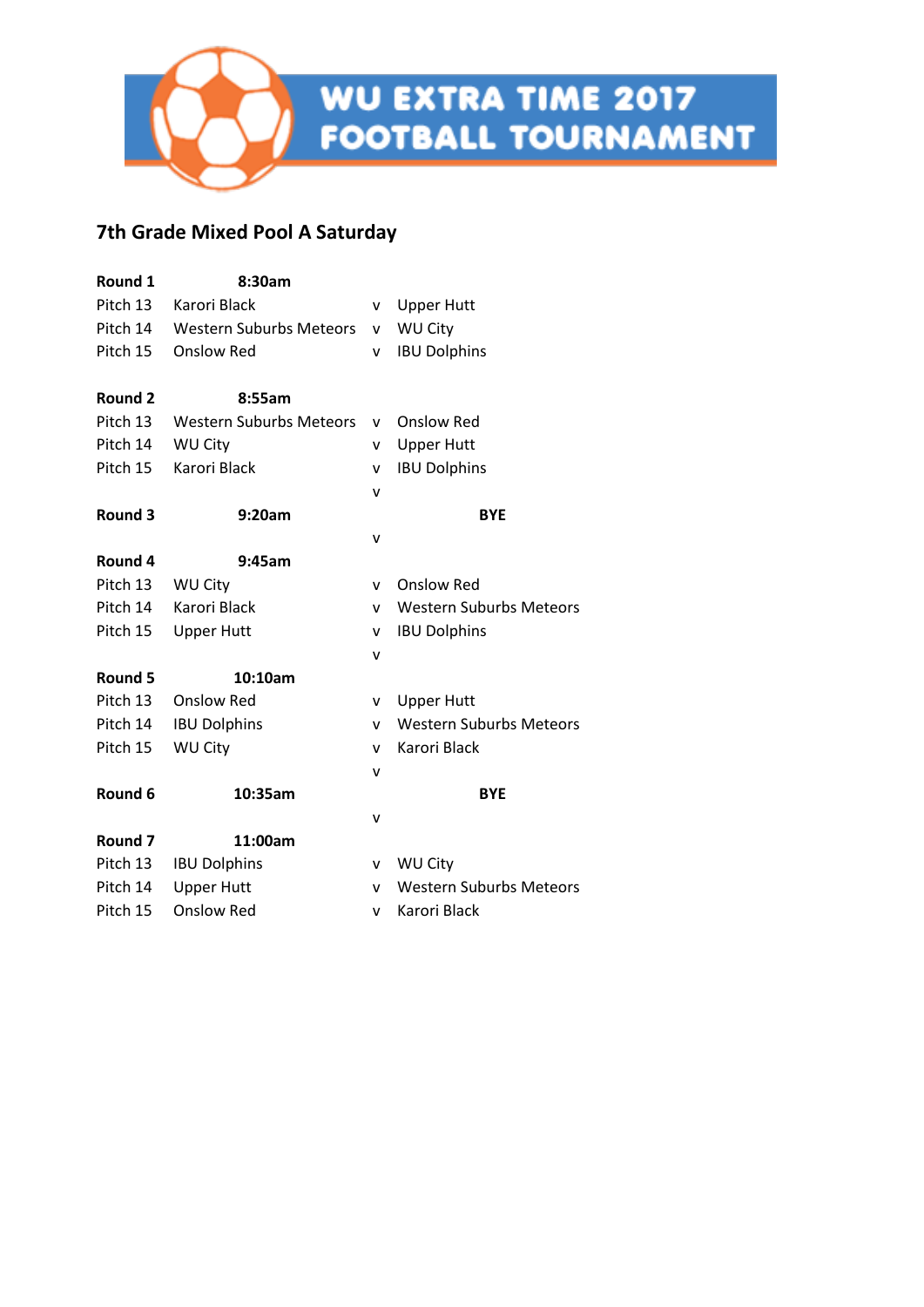## **7th Grade Mixed Pool B Saturday**

| Round 1            | 8:30am             |   |                     |
|--------------------|--------------------|---|---------------------|
| Pitch 10           | Piranhas           | v | Tawa Red            |
| Pitch 11           | Onslow Green       | v | <b>WU Diamonds</b>  |
| Pitch 12           | Brooklyn Dynamo    | v | Seatoun AFC         |
| <b>Round 2</b>     | 8:55am             |   |                     |
| Pitch 10           | Onslow Green       | v | Brooklyn Dynamo     |
| Pitch 11           | <b>WU Diamonds</b> | v | Tawa Red            |
| Pitch 12           | Piranhas           | v | Seatoun AFC         |
| Round 3            | 9:20am             |   | <b>BYE</b>          |
| Round 4            | 9:45am             |   |                     |
| Pitch 10           | <b>WU Diamonds</b> | ۷ | Brooklyn Dynamo     |
| Pitch 11           | Piranhas           | v | <b>Onslow Green</b> |
| Pitch 12           | Tawa Red           | v | Seatoun AFC         |
| Round 5            | 10:10am            |   |                     |
| Pitch 10           | Brooklyn Dynamo    | v | Tawa Red            |
| Pitch 11           | Seatoun AFC        | v | <b>Onslow Green</b> |
| Pitch 12           | <b>WU Diamonds</b> | v | Piranhas            |
| Round 6            | 10:35am            |   | <b>BYE</b>          |
| Round <sub>7</sub> | 11:00am            |   |                     |
| Pitch 10           | Seatoun AFC        | v | <b>WU Diamonds</b>  |
| Pitch 11           | Tawa Red           | v | <b>Onslow Green</b> |
| Pitch 12           | Brooklyn Dynamo    | v | Piranhas            |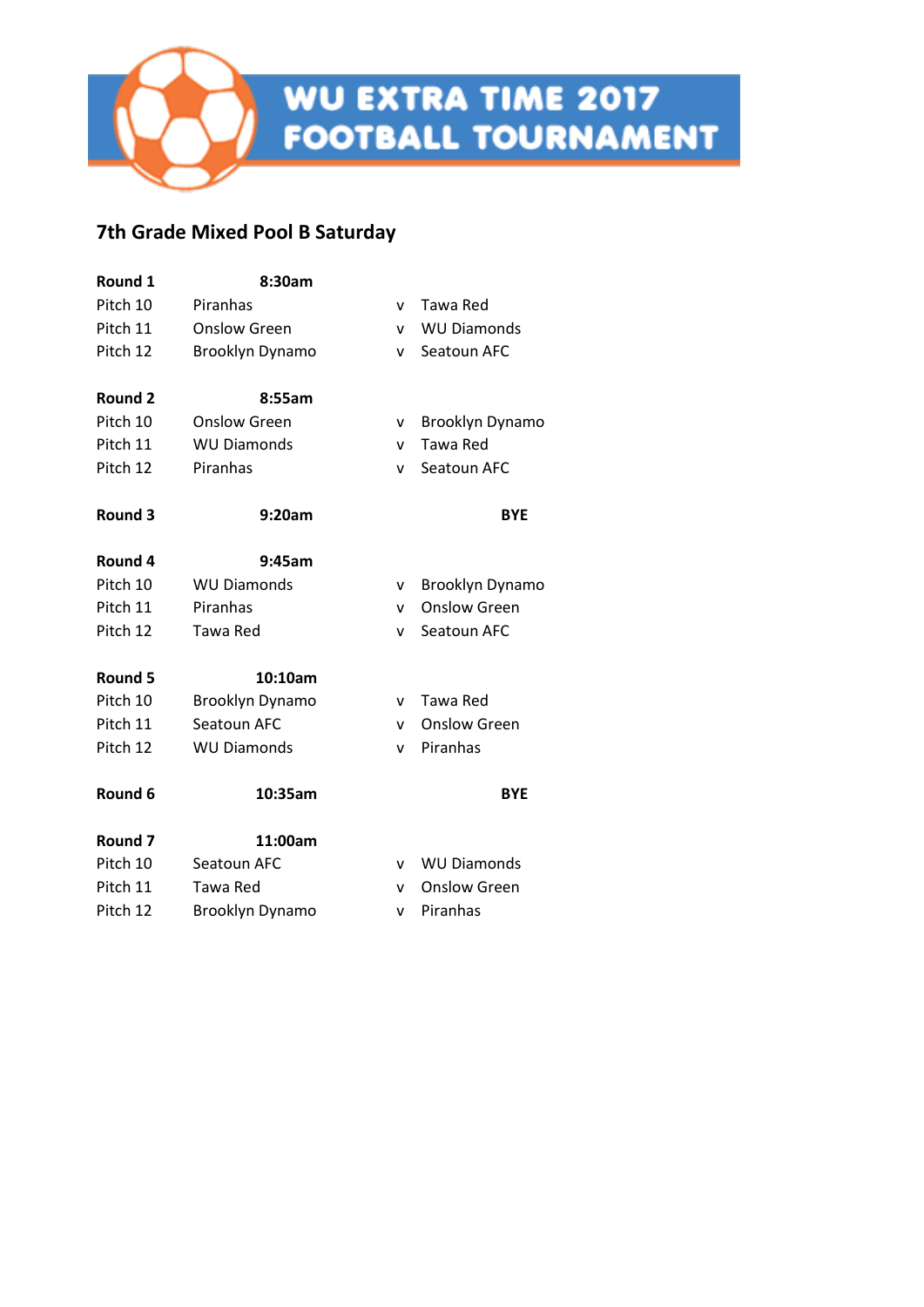#### **8th Grade Mixed Pool A Saturday**

| Round 1    | 8:30am                  |   |                         |
|------------|-------------------------|---|-------------------------|
| Pitch 1    | <b>EFC Scorpions</b>    | v | <b>BNU Jet Speeders</b> |
| <b>BYF</b> | <b>Naenae Meteors</b>   | v | <b>BYE</b>              |
| Pitch 3    | <b>Onslow Ganges</b>    | v | Karori White            |
| Pitch 5    | <b>Onslow Lochiels</b>  | v | Seatoun AFC             |
| Round 2    | 8:55am                  |   |                         |
| Pitch 1    | <b>Naenae Meteors</b>   | v | <b>Onslow Ganges</b>    |
| Pitch 3    | <b>BNU Jet Speeders</b> | v | Karori White            |
| <b>BYE</b> | Seatoun AFC             | v | <b>BYE</b>              |
| Pitch 5    | <b>EFC Scorpions</b>    | v | <b>Onslow Lochiels</b>  |
| Round 3    | 9:20am                  |   | <b>BYE</b>              |
| Round 4    | 9:45am                  |   |                         |
| Pitch 1    | Seatoun AFC             | v | <b>EFC Scorpions</b>    |
| <b>BYF</b> | Karori White            | v | <b>BYE</b>              |
| Pitch 3    | <b>Onslow Ganges</b>    | v | <b>BNU Jet Speeders</b> |
| Pitch 5    | <b>Onslow Lochiels</b>  | v | <b>Naenae Meteors</b>   |
| Round 5    | 10:10am                 |   |                         |
| Pitch 1    | Karori White            | v | <b>Onslow Lochiels</b>  |
| <b>BYE</b> | BYE                     | v | <b>Onslow Ganges</b>    |
| Pitch 3    | <b>EFC Scorpions</b>    | v | <b>Naenae Meteors</b>   |
| Pitch 5    | Seatoun AFC             | v | <b>BNU Jet Speeders</b> |
| Round 6    | 10:35am                 |   | <b>BYE</b>              |
| Round 7    | 11:00am                 |   |                         |
| Pitch 1    | <b>BNU Jet Speeders</b> | v | Naenae Meteors          |
| Pitch 3    | <b>Onslow Ganges</b>    | v | <b>EFC Scorpions</b>    |
| <b>BYE</b> | <b>Onslow Lochiels</b>  | v | <b>BYE</b>              |
| Pitch 5    | Seatoun AFC             | v | Karori White            |
| Round 8    | 11:25am                 |   |                         |
| Pitch 1    | <b>Onslow Ganges</b>    | v | <b>Onslow Lochiels</b>  |
| <b>BYE</b> | <b>BYE</b>              | v | <b>BNU Jet Speeders</b> |
| Pitch 3    | <b>EFC Scorpions</b>    | v | Karori White            |
| Pitch 5    | <b>Naenae Meteors</b>   | v | Seatoun AFC             |
| Round 9    | 11:50am                 |   |                         |
| Pitch 1    | Karori White            | v | <b>Naenae Meteors</b>   |
| <b>BYE</b> | <b>BYE</b>              | v | <b>EFC Scorpions</b>    |
| Pitch 3    | <b>BNU Jet Speeders</b> | v | <b>Onslow Lochiels</b>  |
| Pitch 5    | Seatoun AFC             | v | <b>Onslow Ganges</b>    |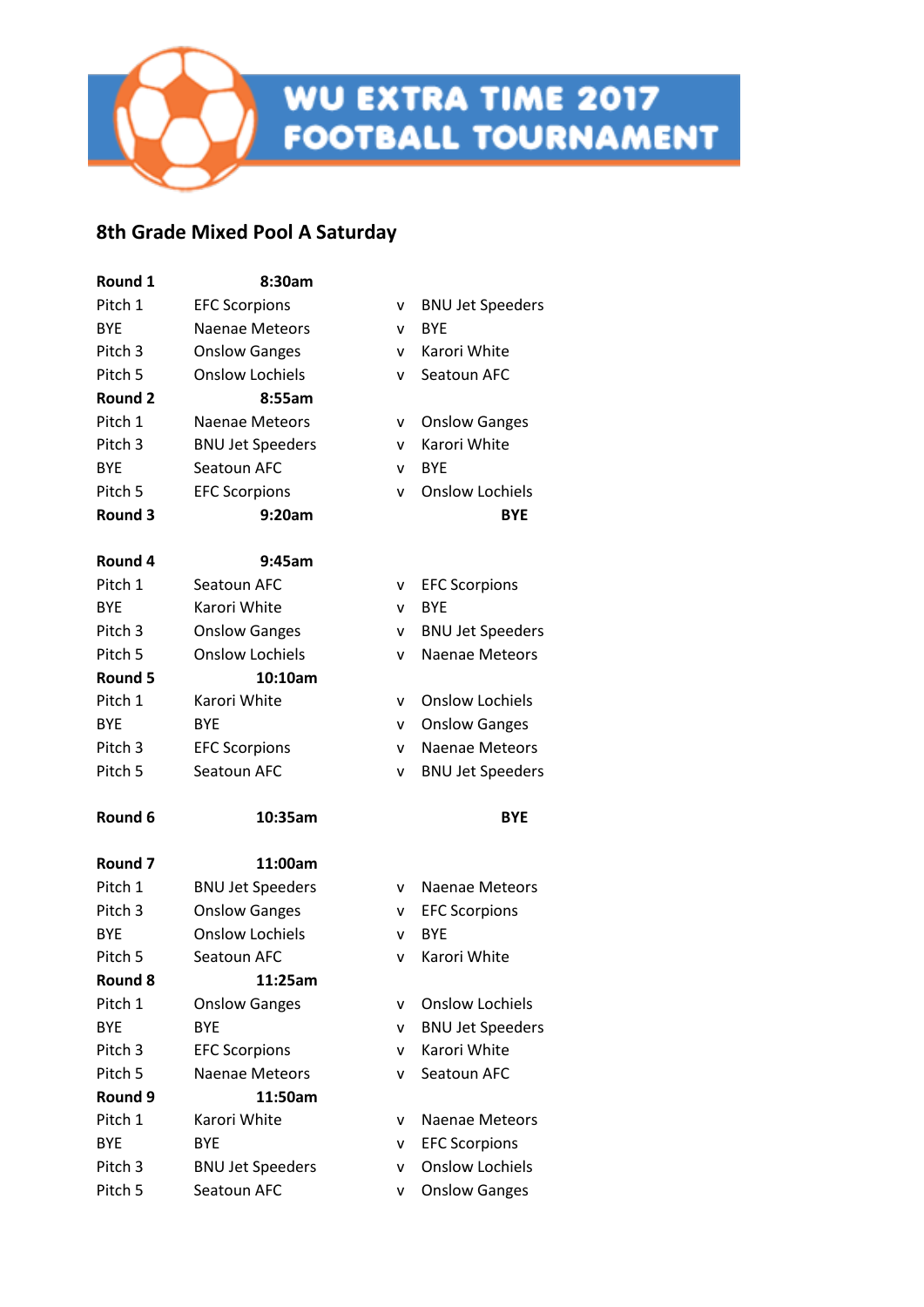

## **8th Grade Mixed Pool B Saturday**

| Round 1            | 8:30am                            |              |                                   |
|--------------------|-----------------------------------|--------------|-----------------------------------|
| Pitch 2            | Karori Black                      | v            | <b>BNU Lightning</b>              |
| <b>BYE</b>         | North Wellington All Stars        | v            | <b>BYE</b>                        |
| Pitch 4            | <b>Onslow Kamlas</b>              | v            | <b>Wellington United Diamonds</b> |
| Pitch 6            | <b>Onslow Makereruas</b>          | v            | <b>Upper Hutt Black</b>           |
| Round 2            | 8:55am                            |              |                                   |
| Pitch <sub>2</sub> | North Wellington All Stars        | v            | <b>Onslow Kamlas</b>              |
| Pitch 4            | <b>BNU Lightning</b>              | v            | <b>Wellington United Diamonds</b> |
| <b>BYE</b>         | <b>Upper Hutt Black</b>           | v            | <b>BYE</b>                        |
| Pitch 6            | Karori Black                      | $\mathsf{v}$ | <b>Onslow Makereruas</b>          |
| Round 3            | 9:20am                            |              | <b>BYE</b>                        |
| Round 4            | 9:45am                            |              |                                   |
| Pitch 2            | <b>Upper Hutt Black</b>           | v            | Karori Black                      |
| <b>BYE</b>         | <b>Wellington United Diamonds</b> | v            | <b>BYE</b>                        |
| Pitch 4            | <b>Onslow Kamlas</b>              | v            | <b>BNU Lightning</b>              |
| Pitch 6            | <b>Onslow Makereruas</b>          | v            | North Wellington All Stars        |
| Round 5            | 10:10am                           |              |                                   |
| Pitch 2            | <b>Wellington United Diamonds</b> | v            | <b>Onslow Makereruas</b>          |
| <b>BYE</b>         | <b>BYE</b>                        | $\mathsf{v}$ | <b>Onslow Kamlas</b>              |
| Pitch 4            | Karori Black                      | v            | North Wellington All Stars        |
| Pitch 6            | <b>Upper Hutt Black</b>           | v            | <b>BNU Lightning</b>              |
| Round 6            | 10:35am                           |              | <b>BYE</b>                        |
| Round 7            | 11:00am                           |              |                                   |
| Pitch 2            | <b>BNU Lightning</b>              | v            | North Wellington All Stars        |
| Pitch 4            | <b>Onslow Kamlas</b>              | v            | Karori Black                      |
| <b>BYE</b>         | <b>Onslow Makereruas</b>          | $\mathsf{v}$ | <b>BYE</b>                        |
| Pitch 6            | <b>Upper Hutt Black</b>           | v            | <b>Wellington United Diamonds</b> |
| Round 8            | 11:25am                           |              |                                   |
| Pitch 2            | <b>Onslow Kamlas</b>              | v            | <b>Onslow Makereruas</b>          |
| <b>BYE</b>         | <b>BYE</b>                        | v            | <b>BNU Lightning</b>              |
| Pitch 4            | Karori Black                      | v            | <b>Wellington United Diamonds</b> |
| Pitch 6            | North Wellington All Stars        | v            | <b>Upper Hutt Black</b>           |
| Round 9            | 11:50am                           |              |                                   |
| Pitch 2            | <b>Wellington United Diamonds</b> | ۷            | North Wellington All Stars        |
| <b>BYE</b>         | <b>BYE</b>                        | v            | <b>Karori Black</b>               |
| Pitch 4            | <b>BNU Lightning</b>              | v            | <b>Onslow Makereruas</b>          |
| Pitch 6            | <b>Upper Hutt Black</b>           | v            | <b>Onslow Kamlas</b>              |